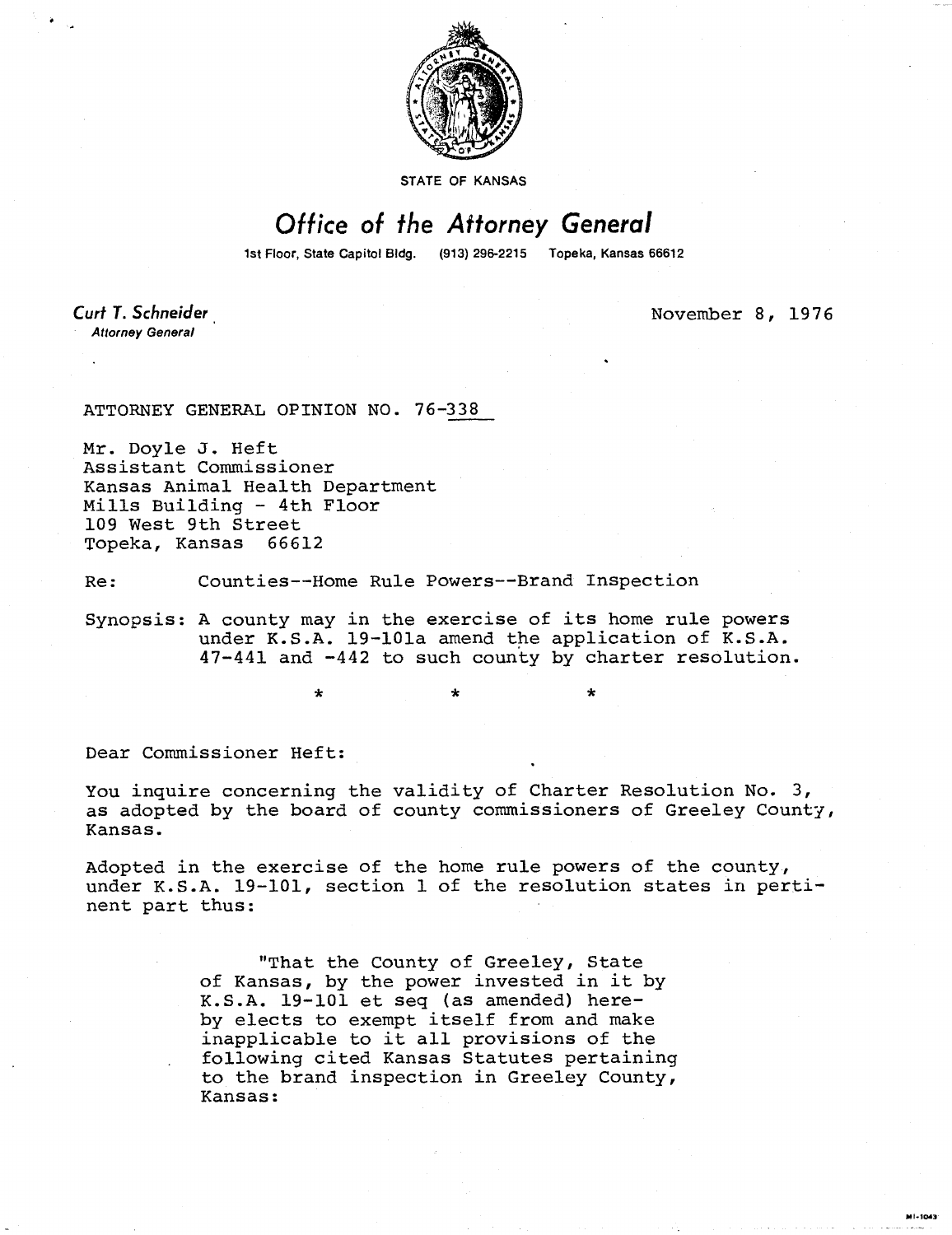Mr. Doyle J. Heft Page Two November 8, 1976

> K.S.A. 47-441 (as amended) pertaining to brand inspection

K.S.A. 47-442 pertaining to brand inspection insofar as they pertain to feedlot operators licensed under the provisions of article 15 of chapter 47 of the Kansas ,Statutes Annotated, and amendments thereto."

K.S.A. 47-434 et seq., enacted in 1959, permits the board of county commissioners of each Kansas county, upon the petition of not less than fifty-one percent of the resident owners of cattle, to designate the county a brand inspection area or to withdraw the designation. In addition, under K.S.A.  $47-435(b)$ , Hamilton, Kearney, Wichita and Wallace counties are declared as a matter of law to constitute a basic brand inspection area.

Once a brand inspection area is designated, the state brand commissioner has certain duties therein, which are imposed by state law, including brand inspections, furnishing assistance in establishing ownership of livestock, issuance of official inspection certifications, and the collection of inspection fees.

K.S.A. 47-438 through -442 each specifies certain acts which shall be unlawful in brand inspection areas. Under K.S.A. 47-438, it is unlawful to purchase, sell or otherwise dispose of cattle or sheep unless persons selling or disposing of them furnish the purchaser or person otherwise acquiring them a bill of sale. Under K.S.A. 47-439, it is unlawful to refuse to exhibit the bill of sale to the commissioner or to any peace officer upon request. Under K.S.A. 47-440, it is unlawful to offer for sale any cattle or sheep with the brand of another, without a bill of sale showing the transfer of such livestock to the seller from the record owner of the brand.

K.S.A. 47-441, from the application of which the resolution exempts licensed feedlot operators, provides in pertinent part thus:

> "It shall be unlawful for any person, in any brand inspection area . . . to move, drive, ship or transport, in any manner, any cattle from any point in a brand inspection area, to any point outside such area other than another brand inspection area, unless such cattle shall have first been inspected for brands by the state brand commissioner . . . unless such cattle are accompanied by a brand inspection certificate . . . ."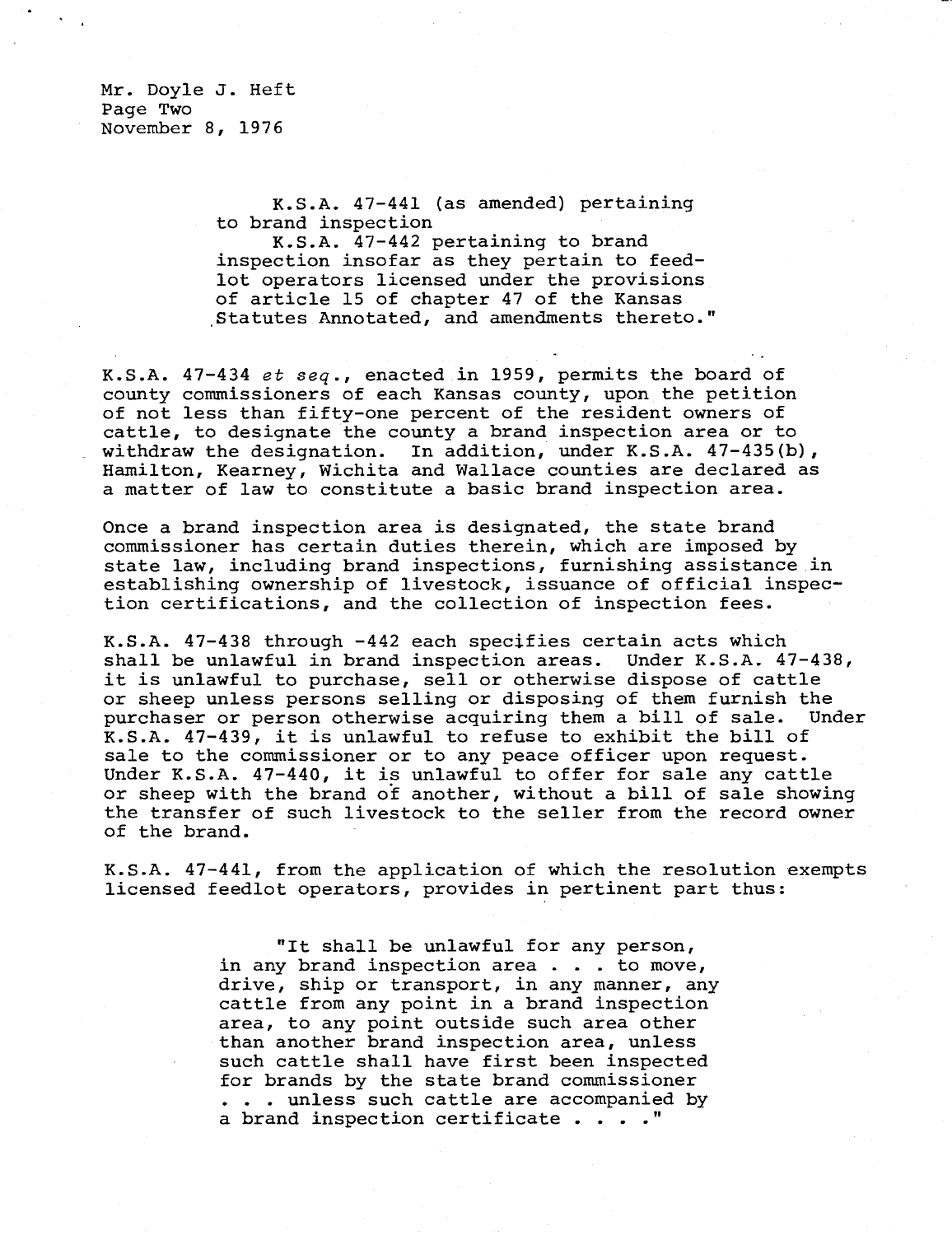Mr. Doyle J. Heft Page Three November 8, 1976

K.S.A. 47-442, likewise affected by the resolution, states thus, in part:

> "It shall be unlawful for any person in any brand inspection area, to move any cattle within such area unless such cattle have been first inspected for brands by the brand commissioner or his inspectors or deputies . . . ."

The resolution was adopted under the authority of K.S.A. 19-101a, which provides in pertinent part as follows:

> "(a) Counties are hereby empowered to transact all county business and perform such powers of local legislation and administration as they deem appropriate, subject only to the following limitations, restrictions, or prohibitions: First, counties shall be subject to all acts of the legislature which apply uniformly to all counties . . . . " [Emphasis supplied.]

Thus, to be an appropriate subject for county legislation, the subject matter must be local to the county. Secondly, even if the subject matter is local, the county may exercise its powers of local legislation only subject to "all acts of the legislature which apply uniformly to all counties."

The decision whether to become a brand inspection area is itself essentially a local one. Here, the resolution does not affect the statute under which the election itself is made. Rather, it affects or alters certain statutory restrictions or prohibitions which apply to the county, imposed by state law, as a result of the county,  $i.e.$ , local, election to become a brand inspection area.

The question, then, is whether the resolution intrudes upon the application of an act of the legislature which applies uniformly to all counties. The act in question is a 1959 enactment, ch. 228, L. 1959, found at K.S.A. 47-434 through -444. K.S.A. 47-435 applies uniformly to all but four counties of the state. One hundred and one counties are granted uniformly the right to designate themselves brand inspection areas, and to abandon that designation. Four counties, Hamilton, Kearny, Wichita, and Wallace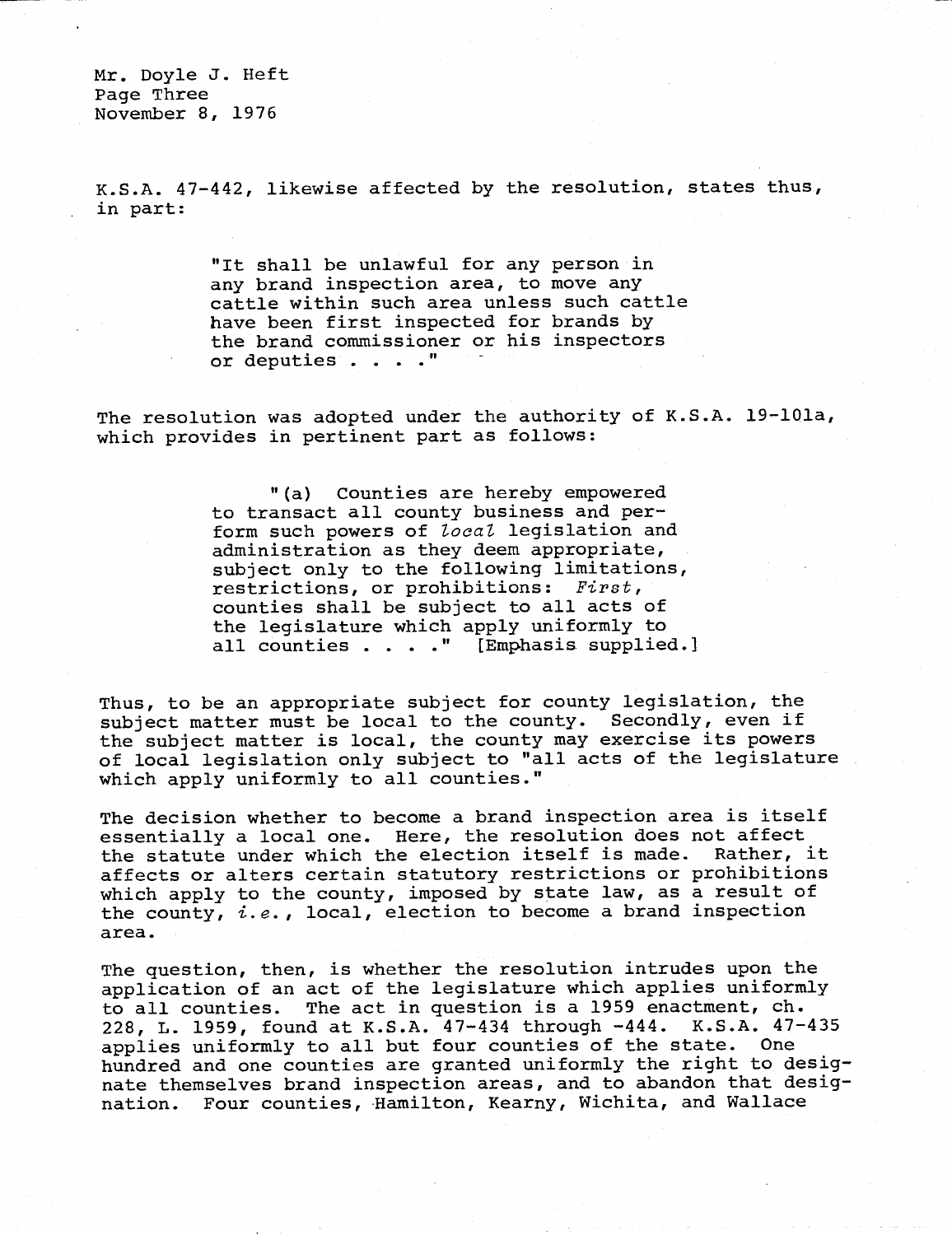Mr. Doyle J. Heft Page Four November 8, 1976

have no such privilege of election, and are declared brand inspection areas as a matter of law.

K.S.A. 47-438 et seq., which declares the acts unlawful as described above, apply uniformly to all counties which elect to become brand inspection areas, and to Hamilton, Kearny, Wichita and Wallace. As a matter of fact, thus, K.S.A. 47-441 and -442, the provisions affected by this resolution, do not apply uniformly to all counties, but only to the four counties named, and any other which elects to become a brand inspection area.

In Claflin v. Walsh, 212 Kan. 1, 509 P.2d 1130 (1973), the court discussed the question whether a particular statute was applicable uniformly to all cities, a question arising under Article 12, § 5 of the Kansas Constitution, the municipal home rule amendment. The court stated thus:

> "In some cases the legislative intention has been made clear and unequivocal. By specific language the legislative intent is shown to be that the statute is to be applied uniformly to all cities . . . .

The difficulty is that in many statutes the legislative intention to have unformity throughout the state is not expressly stated. In that situation courts are required to glean legislative intent by applying established rules of statutory construction. In order to ascertain the legislative intent, courts are not permitted to consider only a certain isolated part or parts of an act but are required to consider and construe together all parts thereof in pari materia. When the interpretation of some one section of an act according to the exact and literal import of its words would contravene the manifest purpose of the legislature, the entire act should be construed according to its spirit and reason, disregarding so far as may be necessary the strict letter of the law. . . . In addition to be in pari materia statutes need not have been enacted at the same time. . . .

These rules of construction require us to consider all statutes relating to the same subject together in determining legislative intent. We should follow these rules in determining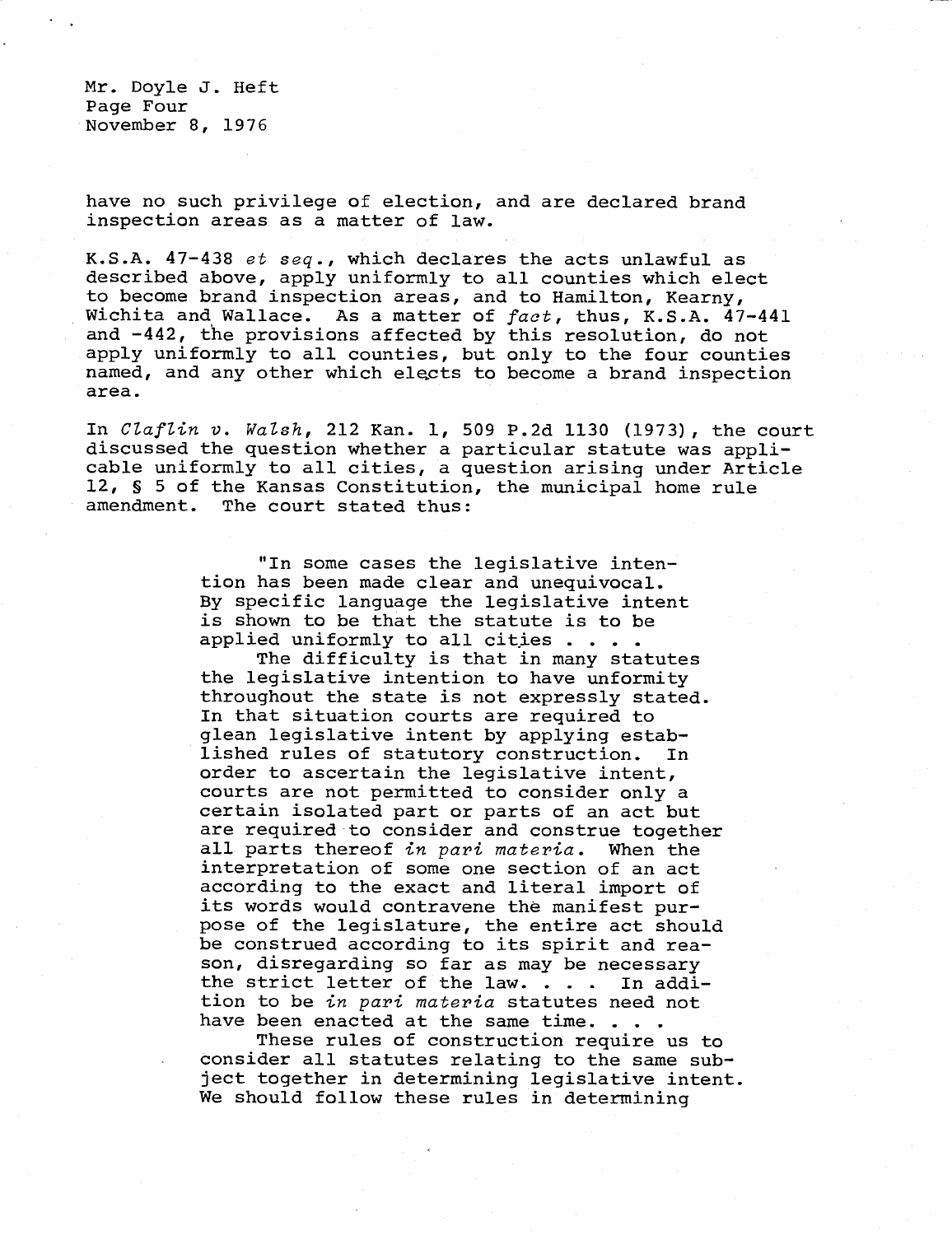whether the legislature intended to have a statute applied 'uniformly to all cities.'" 212 Kan. at 8.

There is, of course, no occasion here to resort to rules of statutory construction to determine legislative intent: "[W]here the language used is plain and unambiguous and also appropriate to the obvious purpose the court should follow. the intent as expressed by the words used  $\ldots$  ." Alter v. Johnson, 127 Kan. 443, 273 Pac. 474 (1929).

The language of the act in question here, K.S.A. 47-434 et seq. insofar as involved here, is entirely plain and unambiguous, and the legislative intent is plainly apparent. The decision to become a brand inspection area rests with the board of county commissioners in 101 counties, and is a fait accompli in the remaining four counties. The statutory prohibitions which apply to a county upon its designation as a brand inspection area obviously apply only to those counties making the election, as well as the four so designated by the legislature, and do not attach uniformly to all counties. They attach to some, and not to others, depending upon local action or legislative designation. Lacking uniform application to all counties, the county may act under K.S.A. 19-101a to alter or amend those prohibitions in the exercise of county legislative powers by the adoption of a charter resolution, unless it is shown that the provisions affect other than local interests.

K.S.A. 47-441 requires pre-shipment brand inspection of any cattle to be transported from within a brand inspection area to any point outside such area, unless certain conditions are satisfied. K.S.A. 47-442 applies to the shipment of cattle within the brand inspection area. These statutory restrictions apply to a county only if it is designated a brand inspection area, which is the result of county,  $i.e.,$  local action, in most instances. Necessarily, then, in my judgment, these same provisions must be regarded as local in nature, and thus subject to alteration or amendment by county legislative action.

It is further objected that the resolution is discriminatory, because small feedlots, those with a capacity of less than 1,000 head, are not required to be licensed by article 15, ch. 47, K.S.A., and thus remain subject to the brand inspection law in Greeley County. The legislature itself chose to require licensing of only those lots with a capacity in excess of 1,000. We cannot say that the adoption of that same criterion for application of the brand inspection law is arbitrary or unlawfully discriminatory.